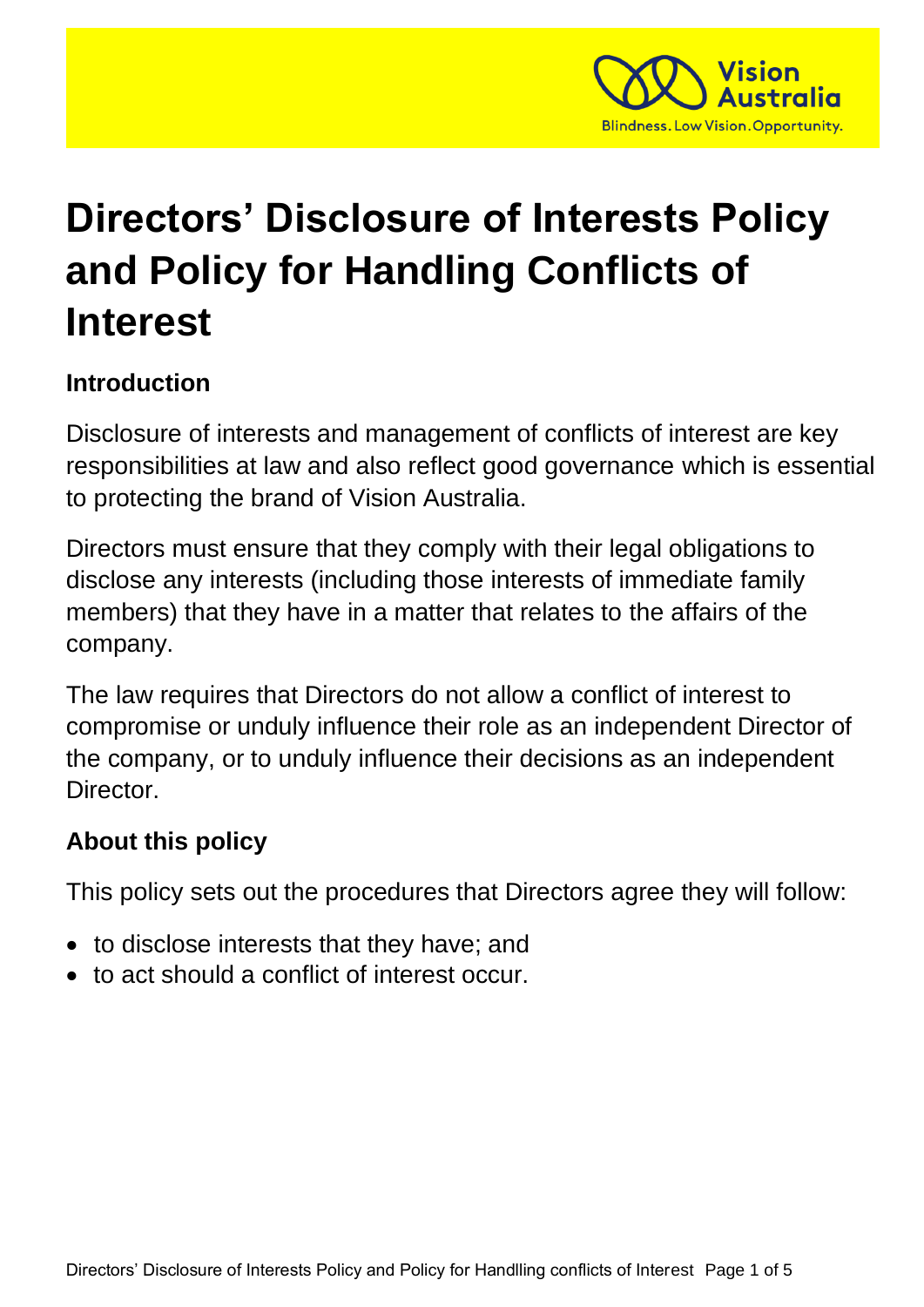#### **Status of Policy**

This policy will be reviewed annually, or more frequently if changes to legal or regulatory requirements dictate.

The company is responsible at law for taking reasonable steps to ensure that each Director ensures that they comply with this policy and with the law.

#### **Definition**

A conflict of interest arises where a director has an interest which conflicts (or might conflict, or might be perceived to conflict) with the interests of Vision Australia.

The key question to ask when considering whether an interest might conflict is:

Does the matter create an incentive (or could it reasonably be perceived to create an incentive) for the Director to act in a way that may not be in the best interests of Vision Australia, its members, clients or other stakeholders? Where a matter does create such an incentive or a perception of such an incentive, this is considered to be a "material conflict" for the purposes of this policy.

A conflict may take a number of forms. It may be financial or nonfinancial. It may be direct or indirect. It may be professional or family related. For example, a conflict of interest may arise from:

- Other directorships or other employment;
- Interests in business enterprises or professional practices providing services to Vision Australia;
- Share ownership in major suppliers of Vision Australia;
- Beneficial interests in trusts:
- Existing professional or personal associations with Vision Australia;
- Professional or personal associations with other groups or organisations; or
- Family relationships.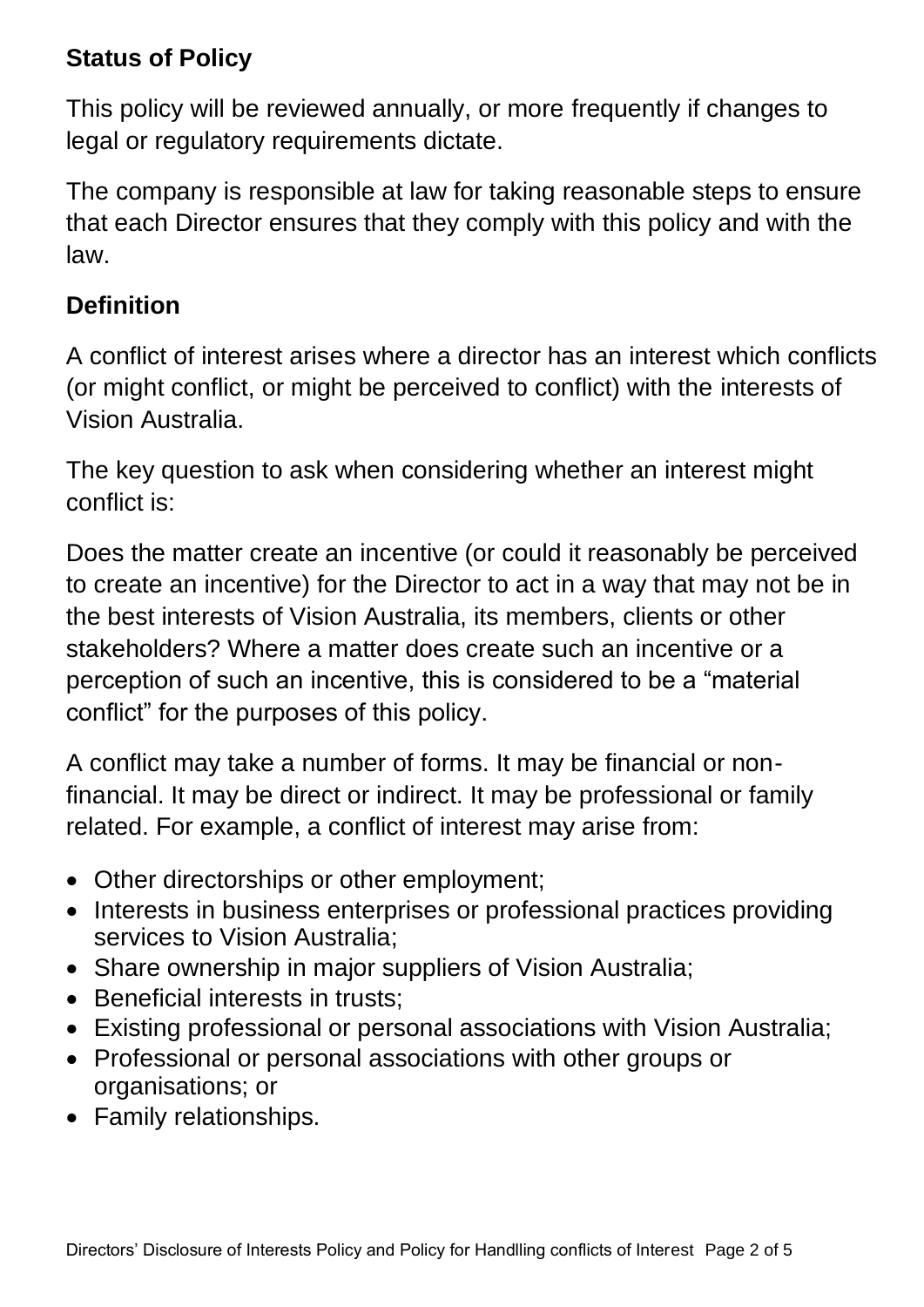#### **D**i**sclosure of Interests**

# **Guiding Principle**

A Director should disclose to all other Directors:

- any interest that they have in a matter which relates to the affairs of Vision Australia; and
- any other interest, circumstance, relationship or other matter which the Director believes is appropriate to disclose in order to avoid an actual material conflict of interest or the perception of a material conflict of interest.

The disclosure should be made either:

- as soon as practicable after the Director becomes aware of the interest, circumstances, relationship or other matter, or
- in the Standing Notice of Disclosure of Interests (see procedure below).

Details of the disclosure must be recorded in the minutes of the meeting at which the disclosure is made or the first meeting following the disclosure.

### **Procedure - Standing Notice of Disclosure of Interest**

Each Director must complete a Standing Notice of Disclosure of Interests when they sign their Consent to Act and these will be recorded in the minutes of the first meeting that the Director attends.

Directors must disclose any changes to the Standing Notice of Disclosure of Interests as soon as practicable. Such changes will be recorded in the minutes of the meeting at which Directors are advised of the change.

A Standing Notice of Disclosure of Interests for each Director will be distributed to all Directors at least annually and will be tabled at a meeting of Directors and recorded in the minutes of that meeting.

## **Procedure for Handling Material Conflict of Interest**

1. The policy should provide that where, as a result of the disclosure, it is the view of the Board (excluding the Director making the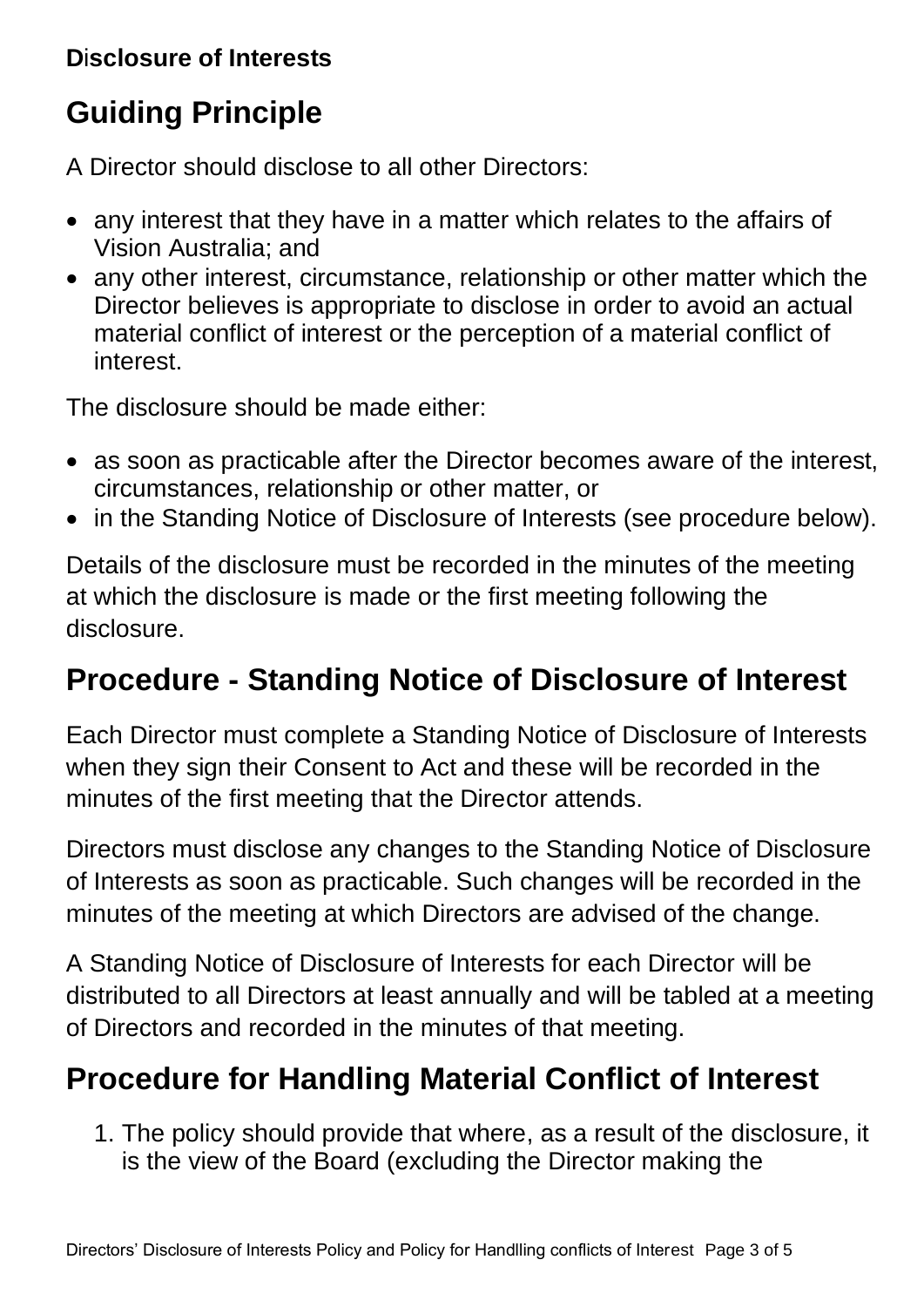disclosure) that the Director has an interest which gives rise to a material conflict or perceived material conflict, then:

- a. The Director should not participate in any discussion about the matter and should not receive related Board papers or information.
- b. The Director should not remain in any meeting when the matter is being discussed. (This should be noted in the meeting minutes).
- c. The Director should not vote on the matter, nor should the Director influence the voting of others.
- d. Where the Director with the "conflict" has a particular knowledge or expertise in the matter which the Board is unable to receive through any other channel, the Director may, provided all the other Directors agree and provided to do so is in the interests of the organisation, present their comments to the Board, provided they do not promote a particular decision and are not present nor do they vote on the matter. In such circumstances, the Director may also receive copies of the relevant Board papers and related information so that they are able to properly provide the benefit of their knowledge and expertise to the Board.
- e. Where the majority or all the Directors have a material conflict, the material conflict should be disclosed to the members and their consent to the decision obtained.

The minutes of the meeting should record the identification of the conflict, the fact that the Director was not present for the discussion or the vote and the decision taken by the Directors who do not have an interest in the matter.

For completeness, the minutes should record the Director re-joining the meeting (if that is the case) and also what other process is to be put in place to further manage the conflict.

Where a decision is made by the Board to allow the Director to provide the benefit of their knowledge and expertise as contemplated by clause (d) above, this should also be recorded in the minutes.